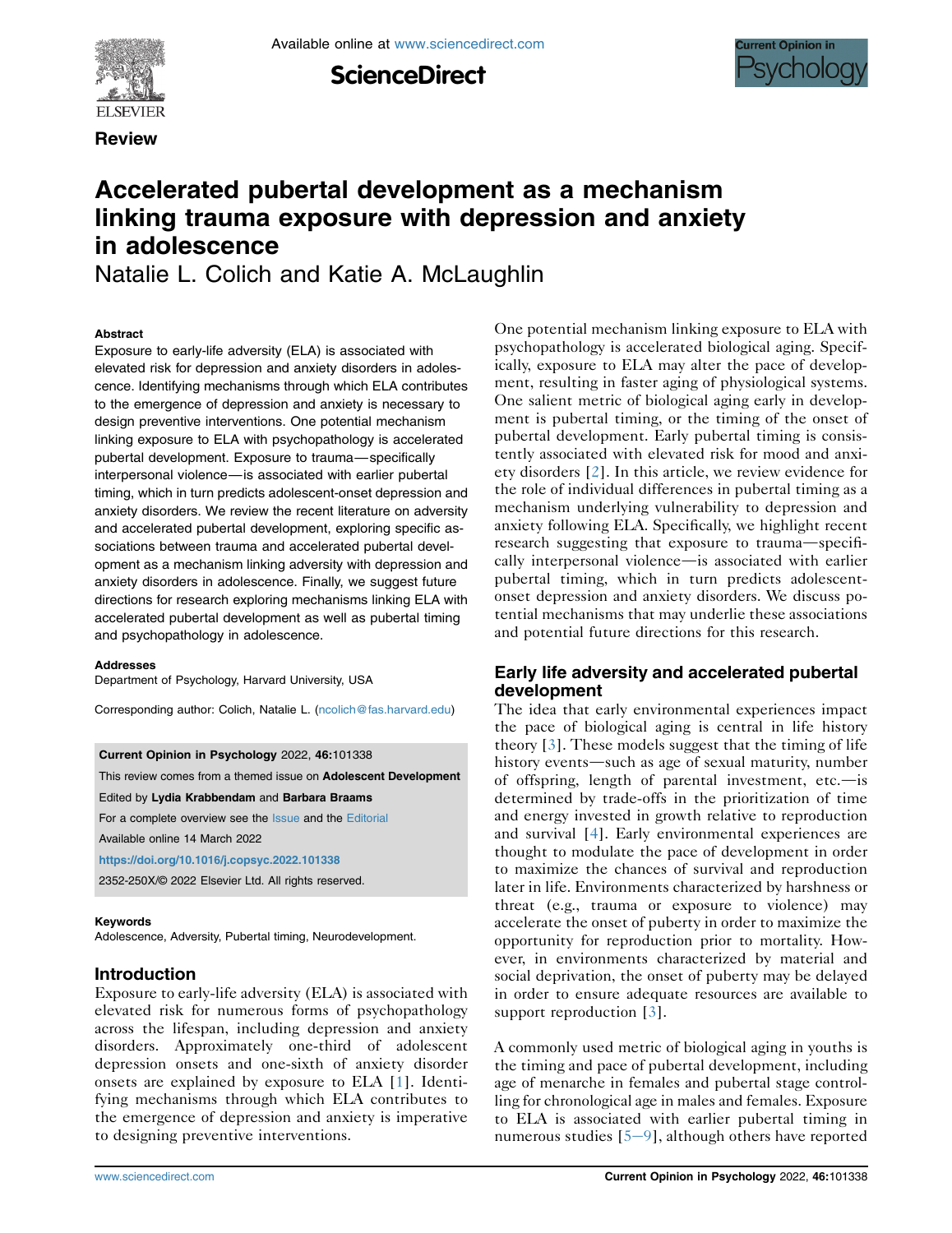no such associations [\[10](#page-4-3)[,11\]](#page-4-4) or even delayed pubertal timing following ELA [[7](#page-4-5)[,12](#page-4-6)[,13\]](#page-4-7). We have argued that discrepancies across studies may be due to the treat-ment of ELA as a homogenous construct [\[14\]](#page-4-8).

### Specificity to trauma/threat exposure

One potential explanation for variability in the association of ELA with early pubertal timing is that distinct types of ELA influence the pace of development differently. Dimensional models of ELA argue that the wide range of experiences classified as ELA can be organized into underlying dimensions of environmental experience that have unique influences on development [\[3](#page-4-0),[15](#page-4-9)]. These models identify core dimensions of environmental experience that occur in numerous forms of adversity [\[15\]](#page-4-9). Dimensions proposed in existing models including threat/harshness (which encompasses experiences involving trauma/threat of harm to the physical integrity of the child, such as abuse and exposure to violence), *deprivation* (which involves an absence of expected inputs from the environment during development, such as cognitive and social stimulation and responsive caregiving), and *unpredictability* (which involves temporal variation in caregiving). Dimensional models argue that these aspects of the early environment influence emotional, cognitive, and neural development through some shared pathways as well as others that are distinct and vary as a function of the type of adversity experienced [[15](#page-4-9)]. It is important to note that a central issue in much work exploring the impact of specific dimensions of early life adversity on pubertal timing is a failure to assess and adjust for co-occurring forms of ELA. Such an approach is critical when evaluating potential specificity in associations with pubertal timing, because experiences of ELA are highly cooccurring [\[1](#page-3-0),[16](#page-4-10)].

We have argued that threatening early environments (i.e., environments characterized by trauma/violence/ threat of harm) may be particularly likely to lead to accelerated pubertal development, as they signal that the environment is dangerous and that morbidity and mortality risk is high [\[14](#page-4-8)]. In contrast, environments characterized by deprivation may lead to delayed pubertal development, as they signal that environmental resources may not be adequate to support reproduction. Indeed, across two independent samples children exposed to trauma exhibited earlier pubertal timing, whereas children who experienced deprivation did not, controlling for co-occurring ELA [[13](#page-4-7),[17](#page-4-11)]. In a metaanalysis spanning 43 studies and over 100,000 participants, ELA experiences characterized by threat (i.e., trauma/violence exposure/threat of harm) were associated with earlier pubertal timing, but no association with pubertal timing was observed for poverty or experiences characterized by deprivation (i.e., neglect or institutional rearing) [[14](#page-4-8)]. These findings support our hypotheses regarding threatening early environments and accelerated development and highlight the importance of considering the nature of the early environmental experiences and controlling for co-occurring dimensions of adversity, when examining the influence of adversity on the pace of development.

These findings highlight one potential pathway through which trauma contributes to risk for adolescent depression and anxiety. Early pubertal timing is associated with elevations in depression and anxiety during adolescence  $[2,18-20]$  $[2,18-20]$  $[2,18-20]$  $[2,18-20]$  $[2,18-20]$  $[2,18-20]$ . Our work suggests that early pubertal timing may be one mechanism that accounts for the powerful association between trauma and adolescent psychopathology, demonstrating that earlier pubertal timing helps to explain the link between trauma and later depression and anxiety [\[13](#page-4-7)[,17\]](#page-4-11).

### Mechanisms linking ELA and accelerated pubertal development

The mechanisms through which threatening early environments influence pubertal timing remain unknown. One plausible mechanism involves alterations in physiological stress response systems, such as the hypothalamicpituitary-adrenal (HPA) axis, that in turn influence biological systems responsible for sexual development, including the hypothalamic-pituitary-gonadal (HPG) axis. Most work examining associations between HPA and HPG axis function in early development has been done in animal models. These studies suggest that higher levels of corticosterone suppress the release of sex ste-roids and can even halt ovulation (i.e. [\[21](#page-4-13)]). The few studies examining these associations in humans are consistent with animal models. For instance the study by Shi et al [[22](#page-4-14)], found that lower daily cortisol output in childhood (pre-puberty) was associated with earlier pubertal timing in females but not males. Similarly, lower daily cortisol output predicted earlier pubertal development in females only [[11](#page-4-4)[,23\]](#page-4-15).

There is mixed evidence for how ELA influences HPAaxis responsivity. The strongest support exists for the association between early-life trauma and blunted cortisol response both diurnally and in response to stressors [[24](#page-4-16)]. Given associations between trauma and blunted cortisol reactivity and diurnal patterns [\[25,](#page-4-17)[26\]](#page-4-18), it is plausible that trauma-related alterations of the HPA-axis may influence regulation of the HPG-axis in ways that accelerate pubertal development [\[11,23,27\]](#page-4-4). More specifically, blunted HPA-axis function following early-life trauma could lead to an earlier influx of adrenal and gonadal hormones responsible for pubertal onset. Future research should directly examine whether altered HPA-axis function is a mechanism linking ELA with HPG-axis function and pubertal development.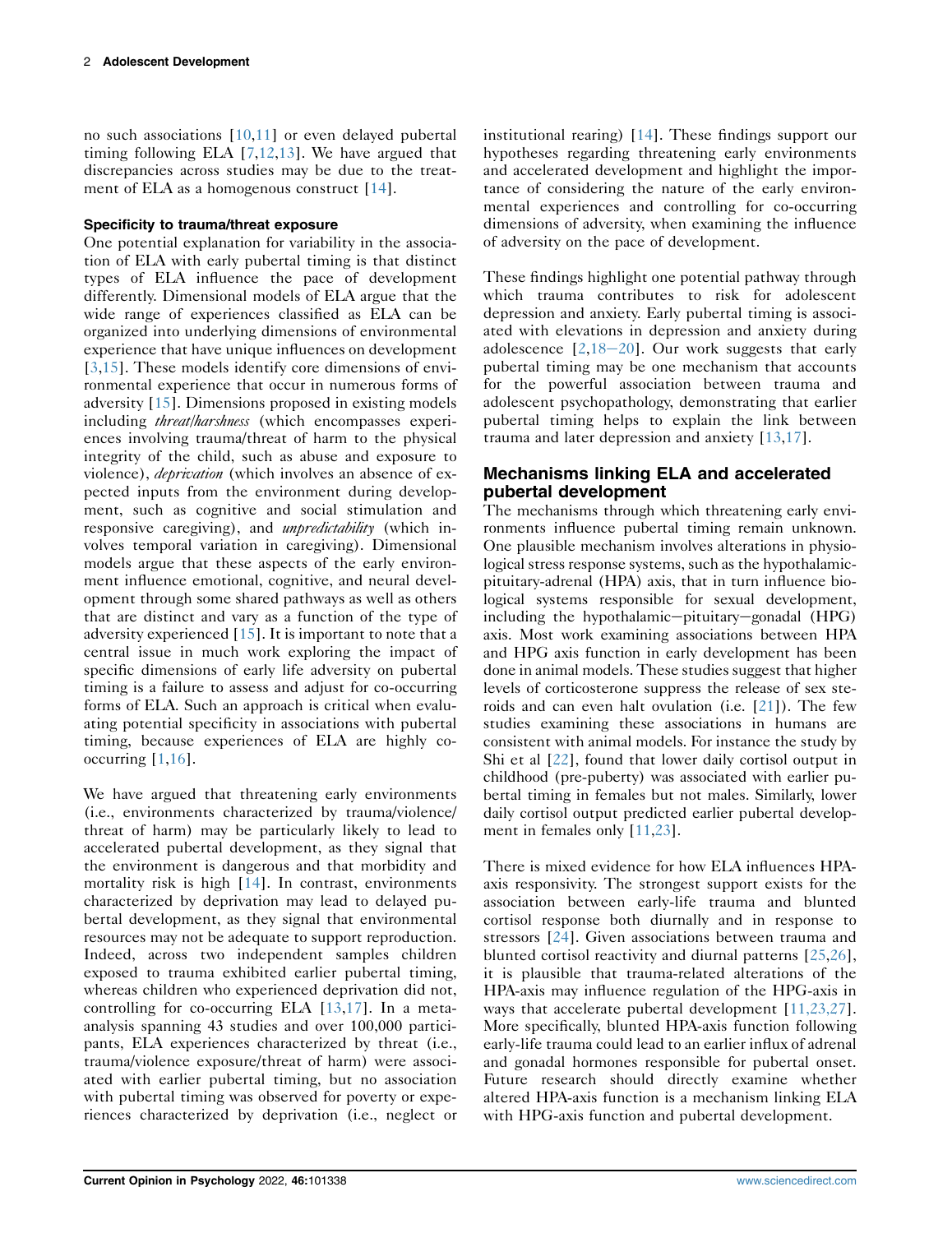## Potential mechanisms linking accelerated pubertal development to psychopathology

Extensive evidence suggests that earlier pubertal timing is associated with elevated risk for psychopathology in adolescence, including depression and anxiety disorders [\[2](#page-3-1),[28](#page-4-19)]. Numerous mechanisms are likely involved in this association (for reviews see the studies by Ge et al. and Graber et al. [[29](#page-4-20),[30](#page-4-21)]). Early conceptual models focused on differences in the pace of maturation among physical, emotional, and cognitive systems as underlying the association between early pubertal timing and psychopathology [[31\]](#page-4-22). For example, earlier pubertal timing may lead to changes in physical appearance and body size and shape that are not in line with societal ideals, leading to psychological distress and risk for psychopathology [[32](#page-4-23)]. More recently, these ideas have been applied to theories of brain development—suggesting that earlier puberty leads to changes in neural networks involved in emotion processing before the maturation of prefrontal control networks that increase risk for adolescent psychopathology [\[33](#page-5-0),[34](#page-5-1)].

Despite substantial interest in how puberty shapes neurodevelopment, evidence for the impact of pubertal timing specifically on brain development is sparse. Findings from the Imaging brain development in Childhood to Adolescence Transition Study (iCATS; [\[35\]](#page-5-2)) reveal wide ranging effects of early adrenarche on brain function and structure. For instance, early adrenarche was associated with decreased frontal white matter [[36](#page-5-3)], changes in neural responses to emotional faces in the salience network and ventromedial prefrontal cortex [\[37\]](#page-5-4), and altered fronto-amygdala connectivity [[38](#page-5-5)], with divergent patterns for males and females. These patterns of neural function, along with increased volume of the pituitary gland, mediated the association between early adrenarche and increases in anxiety symptoms [\[38](#page-5-5)[,39\]](#page-5-6). Altogether, these findings suggest that alterations in pubertal timing influence brain structure and function, particularly fronto-limbic circuitry. Work in this area remains due to the difficulty of disentangling the influence of alterations in pubertal timing from normative changes associated with pubertal development and chronological age. More research is needed to determine how other facets of pubertal timing, such as changes in body morphology or sex steroids associated with gonadarche, influence neural function and structure in ways that contributes to risk for adolescent psychopathology.

### Limitations and future directions

Despite substantial evidence linking ELA and early pubertal timing with risk for psychopathology in adolescence, much work is needed to identify mechanisms underlying these associations. For example, symptoms of psychopathology may contribute to accelerated biological aging following ELA  $[40-42]$  $[40-42]$  $[40-42]$  $[40-42]$ . Understanding whether interventions, designed to treat psychopathology in

children and adolescents exposed to adversity, lead to changes in pubertal timing will help to clarify the direction of these associations.

Understanding of the impact of pubertal timing on neurodevelopment remains limited, due in part to gaps in knowledge of normative patterns of brain development. For instance, reliable patterns of neurodevelopmental maturation in networks frequently examined in relation to puberty, such as amygdala-PFC connectivity, have not been established (although see the study by Bloom et al.  $[43]$  $[43]$  $[43]$ ). Establishing these normative patterns is essential in order to understand how pubertal timing influences these trajectories. Alternatively, more global metrics such as "BrainAGE" may do a better job of distinguishing departure from typical developmental trajectories [\(Figure 1\)](#page-3-2). These methods will allow investigation into whether pubertal development accelerates the pace of brain development globally or only in particular brain networks (e.g., those involved in emotional processing or that have higher concentrations of sex steroid receptors). With the help of large longitudinal samples such as the Adolescent, Brain, Cognition and Development Study ([\[44\]](#page-5-9)) and the Human Connectome Project-Development [[45](#page-5-10)], we will be better able to distinguish how pubertal timing influences neurodevelopmental trajectories in ways that contribute to risk for adolescent psychopathology.

Additionally, it is important to consider the possibility of sex differences in the associations among ELA, pubertal timing, and different domains of psychopathology. A full review of the literature on sex differences in the impact of pubertal timing is beyond the score of this review; however, it is important to note that a recent meta-analysis did not find support for sex differences in the association between pubertal timing and psychopathology generally [\[2\]](#page-3-1). However, that analysis did not examine whether the association of pubertal timing with different types of psychopathology, such as internalizing and externalizing problems, varied by sex. Given significant sexual dimorphisms in the development of biological systems beginning in early development and continuing throughout sexual maturation and adulthood [\[46\]](#page-5-11) as well as sex differences in rates of depression and anxiety that emerge in adolescence [\[47\]](#page-5-12), it is likely that there may be sex differences in the association between pubertal timing and depression and anxiety in adolescence.

As with any body of research, it is important to consider the methodological limitations inherent in the subject under study. For instance, there are well documented recall biases associated with retrospective reporting of childhood experiences in adulthood  $[48-50]$  $[48-50]$  $[48-50]$  $[48-50]$  $[48-50]$ . Indeed, a recent meta-analysis comparing retrospective and prospective methods for measuring ELA exposure demonstrates very little overlap in the groups identified by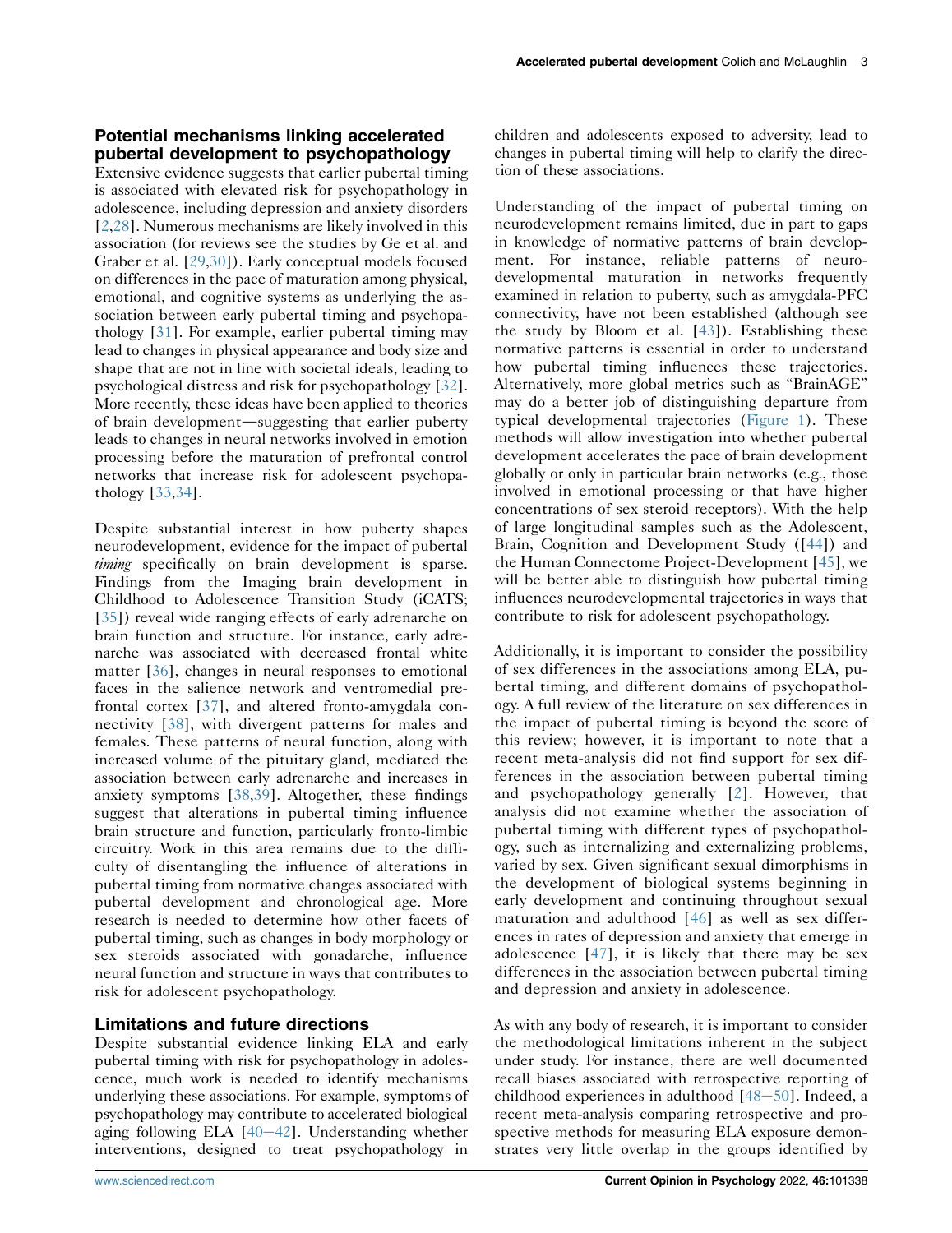<span id="page-3-2"></span>



A visual representation of our theoretical model linking childhood trauma exposure and adolescent psychopathology through accelerated pubertal development.

each of these methods, suggesting that prospective and retrospective assessments identify fundamentally different groups of people [[50](#page-5-14)]. Thus, it is important to account for the way that ELA experiences are measured when interpreting study results. In contrast, self-report of age of menarche, even retrospectively, shows relatively high reliability [\[51,](#page-5-15)[52](#page-5-16)] and does not suffer from retrospective recall to the same degree [\[53](#page-5-17),[54](#page-5-18)]. However, different metrics of pubertal timing have differing degrees of reliability. For best practices in measuring pubertal development see the studies by Shirtcliff et al., Cheng et al., and Dorn et al.  $[55-57]$  $[55-57]$  $[55-57]$ .

Finally, it is important to determine whether associations between ELA and pubertal timing extend to additional metrics of biological aging, or whether this association is specific to puberty. We recently found consistency in the association among threat-related adversity and early pubertal timing, cellular aging, and structural metrics of cortical development [[14](#page-4-8)]. Recent evidence suggests that ELA is associated with changes in brain aging [[42](#page-5-20),[58](#page-5-21)] and the timing of the emergence of permanent molars in early childhood [\[59](#page-5-22)]. More work is needed to integrate across measures of biological aging, in order to fully understand the mechanisms underlying associations among ELA, biological aging and risk for adolescent psychopathology.

### **Conclusions**

Accelerated pubertal development is a potential mechanism linking exposure to threat-related adversity with the onset of depression and anxiety disorders in adolescents. Mechanisms underlying these associations are

still under investigation, including associations between stress systems and reproductive hormones, and the impact of alterations in pubertal timing on brain development in childhood and adolescents. These findings and future research directions present novel potential to inform early interventions for children and adolescents who have experienced ELA.

### Conflict of interest statement

Nothing declared.

#### Acknowledgements

The authors would like to Nessa Bryce for creating the illustration in [Figure 1.](#page-3-2) This work was supported by the National Institute of Mental Health at the National Institute of Health (F32-MH114317 to N.L.C and R01-MH106482, R56-MH119194, and R37-MH119194 to K.A.M).

#### References

Papers of particular interest, published within the period of review, have been highlighted as:

- \* of special interest
- \*\* of outstanding interest
- <span id="page-3-0"></span>1. [McLaughlin KA, Green JG, Gruber MJ, Sampson NA,](http://refhub.elsevier.com/S2352-250X(22)00050-1/sref1) Zaslavsky AM, Kessler RC: [Childhood adversities and first](http://refhub.elsevier.com/S2352-250X(22)00050-1/sref1) [onset of psychiatric disorders in a national sample of US](http://refhub.elsevier.com/S2352-250X(22)00050-1/sref1) adolescents. [Arch Gen Psychiatr](http://refhub.elsevier.com/S2352-250X(22)00050-1/sref1) 2012, 69:1151. Nov.
- <span id="page-3-1"></span>2 \* \* Ullsperger JM, Nikolas MA: [A meta-analytic review of the as](http://refhub.elsevier.com/S2352-250X(22)00050-1/sref2)[sociation between pubertal timing and psychopathology in](http://refhub.elsevier.com/S2352-250X(22)00050-1/sref2) [adolescence: are there sex differences in risk?](http://refhub.elsevier.com/S2352-250X(22)00050-1/sref2) Psychol Bull 2017, 143:903–[938. Sep.](http://refhub.elsevier.com/S2352-250X(22)00050-1/sref2)

Meta-analysis across 101 articles exploring associations between deviations in pubertal timing (both early and late pubertal timing) and psychopathology (across multiple dimensions). Small effect sizes found for associations between early pubertal timing and both internalizing and externalizing psychopathology. No significant differences depending upon sample characteristics including sex and age. However there was a significant effect of measurement of pubertal timing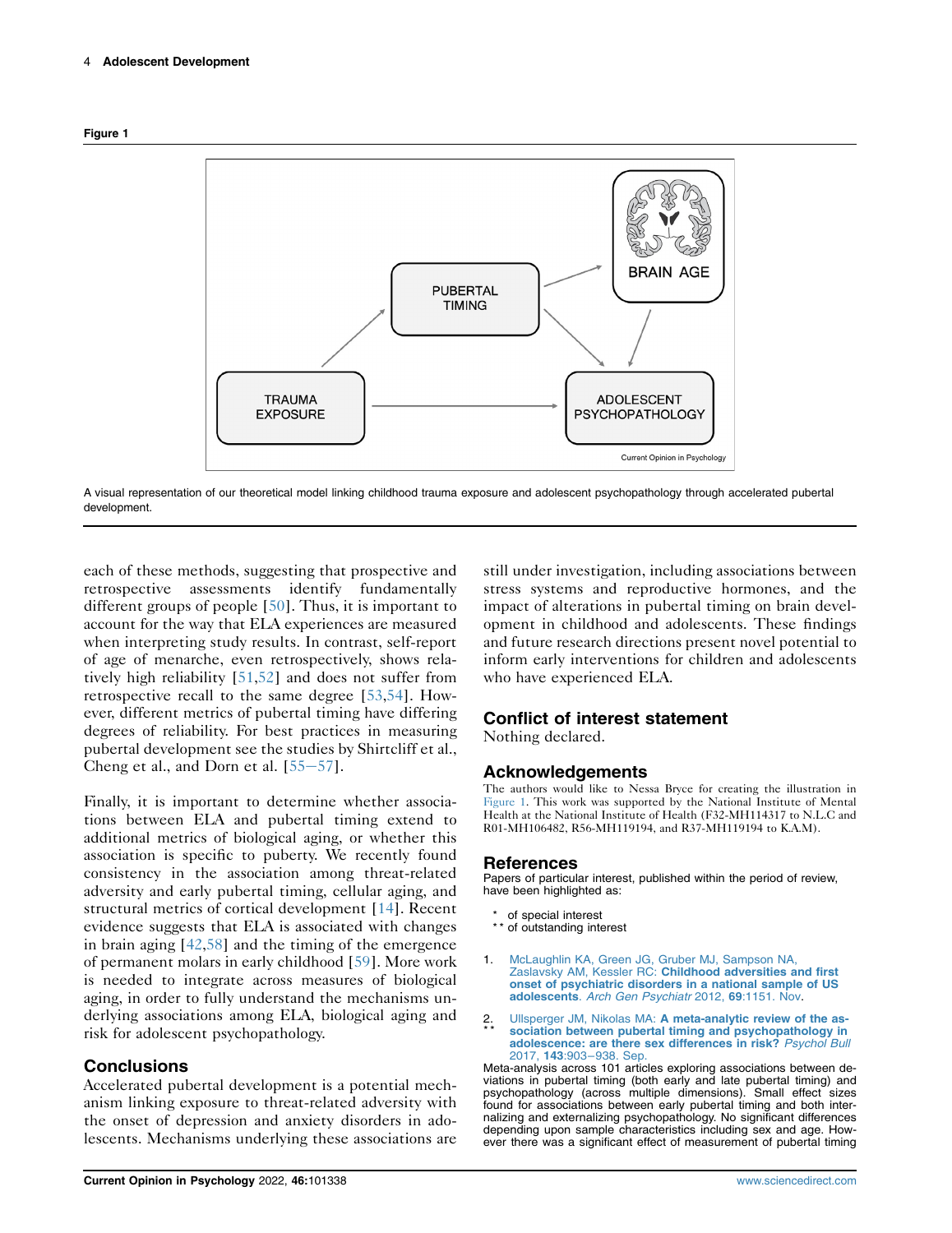on association between early pubertal timing and psychopathology, with strongest effects seen when using the Tanner staging or age at menarche as metric of pubertal timing.

- <span id="page-4-0"></span>[Ellis BJ, Figueredo AJ, Brumbach BH, Schlomer GL:](http://refhub.elsevier.com/S2352-250X(22)00050-1/sref3) Funda[mental dimensions of environmental risk: the impact of harsh](http://refhub.elsevier.com/S2352-250X(22)00050-1/sref3) [versus unpredictable environments on the evolution and devel](http://refhub.elsevier.com/S2352-250X(22)00050-1/sref3)[opment of life history strategies](http://refhub.elsevier.com/S2352-250X(22)00050-1/sref3), 20; 2009.
- <span id="page-4-1"></span>4. Hill K, Kaplan H: [Life history traits in humans: theory and](http://refhub.elsevier.com/S2352-250X(22)00050-1/sref4) empirical studies. [Annu Rev Anthropol](http://refhub.elsevier.com/S2352-250X(22)00050-1/sref4) 1999, 28:397–430. Oct.
- <span id="page-4-2"></span>5. [Deardorff J, Abrams B, Ekwaru JP, Rehkopf DH:](http://refhub.elsevier.com/S2352-250X(22)00050-1/sref5) Socioeconomic [status and age at menarche: an examination of multiple in](http://refhub.elsevier.com/S2352-250X(22)00050-1/sref5)[dicators in an ethnically diverse cohort](http://refhub.elsevier.com/S2352-250X(22)00050-1/sref5). Ann Epidemiol 2014, 24:727–[733. Oct.](http://refhub.elsevier.com/S2352-250X(22)00050-1/sref5)
- 6. [Graber J, Brooks-Gunn J, Warren MP:](http://refhub.elsevier.com/S2352-250X(22)00050-1/sref6) The antecedents of [menarcheal age: heredity, family environment, and stressful](http://refhub.elsevier.com/S2352-250X(22)00050-1/sref6) [life events](http://refhub.elsevier.com/S2352-250X(22)00050-1/sref6). Child Dev 1995, 66:346. Apr.
- <span id="page-4-5"></span>7. [Negriff S, Blankson AN, Trickett PK:](http://refhub.elsevier.com/S2352-250X(22)00050-1/sref7) Pubertal timing and tempo: [associations with childhood maltreatment](http://refhub.elsevier.com/S2352-250X(22)00050-1/sref7). J Res Adolesc 2015, 25:201–[213. Jun.](http://refhub.elsevier.com/S2352-250X(22)00050-1/sref7)
- 8. Noll JG, et al.: [Childhood sexual abuse and early timing of](http://refhub.elsevier.com/S2352-250X(22)00050-1/sref8) puberty. [J Adolesc Health](http://refhub.elsevier.com/S2352-250X(22)00050-1/sref8) 2017, 60:65–71. Jan.
- 9. [Stenson AF, Michopoulos V, Stevens JS, Powers A, Jovanovic T:](http://refhub.elsevier.com/S2352-250X(22)00050-1/sref9) [Sex-specific associations between trauma exposure, puber](http://refhub.elsevier.com/S2352-250X(22)00050-1/sref9)[tal timing, and anxiety in black children](http://refhub.elsevier.com/S2352-250X(22)00050-1/sref9). Front Hum Neurosci [2021,](http://refhub.elsevier.com/S2352-250X(22)00050-1/sref9) 15:1–12.
- <span id="page-4-3"></span>10. Negriff S, Trickett PK: [Peer substance use as a mediator be](http://refhub.elsevier.com/S2352-250X(22)00050-1/sref10)[tween early pubertal timing and adolescent substance use:](http://refhub.elsevier.com/S2352-250X(22)00050-1/sref10) longitudinal associations and moderating effect of maltreat-<br>ment. [Drug Alcohol Depend](http://refhub.elsevier.com/S2352-250X(22)00050-1/sref10) 2012, 126:95-101. Nov.
- <span id="page-4-4"></span>11. [Negriff S, Saxbe DE, Trickett PK:](http://refhub.elsevier.com/S2352-250X(22)00050-1/sref11) Childhood maltreatment, [pubertal development, HPA axis functioning, and psychoso](http://refhub.elsevier.com/S2352-250X(22)00050-1/sref11)[cial outcomes: an integrative biopsychosocial model](http://refhub.elsevier.com/S2352-250X(22)00050-1/sref11). Dev [Psychobiol](http://refhub.elsevier.com/S2352-250X(22)00050-1/sref11) 2015, 57:984–993. Dec.
- <span id="page-4-6"></span>12. Johnson DE, et al.: [Caregiving disruptions affect growth and](http://refhub.elsevier.com/S2352-250X(22)00050-1/sref12) [pubertal development in early adolescence in institutional](http://refhub.elsevier.com/S2352-250X(22)00050-1/sref12)[ized and fostered Romanian children: a randomized clinical](http://refhub.elsevier.com/S2352-250X(22)00050-1/sref12) trial. [J Pediatr](http://refhub.elsevier.com/S2352-250X(22)00050-1/sref12) 2018, 203:345–353. e3.
- <span id="page-4-7"></span>13. [Sumner JA, Colich NL, Uddin M, Armstrong D, McLaughlin KA:](http://refhub.elsevier.com/S2352-250X(22)00050-1/sref13) [Early experiences of threat, but not deprivation, are associ](http://refhub.elsevier.com/S2352-250X(22)00050-1/sref13)[ated with accelerated biological aging in children and ado](http://refhub.elsevier.com/S2352-250X(22)00050-1/sref13)lescents. [Biol Psychiatr](http://refhub.elsevier.com/S2352-250X(22)00050-1/sref13) 2019, 85:268–278. Feb.
- <span id="page-4-8"></span>14. [Colich NL, Rosen ML, Williams ES, McLaughlin KA:](http://refhub.elsevier.com/S2352-250X(22)00050-1/sref14) Biological \* \* [aging in childhood and adolescence following experiences of](http://refhub.elsevier.com/S2352-250X(22)00050-1/sref14) threat and deprivation: a systematic review and meta-anal-<br>**ysis**. *Psychol Bull* [2020:642405. Aug.](http://refhub.elsevier.com/S2352-250X(22)00050-1/sref14)

Meta-analysis across 54 studies examining associations of early life adversity with both pubertal timing and cellular aging (telomere length and DNA methylation age) revealed early life adversity experiences characterized by threat, but not deprivation or SES, were associated with accel-erated pubertal development and accelerated cellular aging. Systematic review of 25 additional studies examining ELA and neural markers of accelerated brain maturation (cortical thickness and amygdala-prefrontal functional connectivity) revealed associations between threat-related adversity and thinning in ventromedial prefrontal cortex, where as deprivation-related adversity was associated with increased thinning in frontoparietal, default, an visual networks. There was no consistent association of early life adversity and amygdala-PFC connectivity.

#### <span id="page-4-9"></span>15 . [McLaughlin KA, Sheridan MA, Humphreys KL, Belsky J, Ellis BJ:](http://refhub.elsevier.com/S2352-250X(22)00050-1/sref15) \* [The value of dimensional models of early experience:](http://refhub.elsevier.com/S2352-250X(22)00050-1/sref15) [thinking clearly about concepts and categories](http://refhub.elsevier.com/S2352-250X(22)00050-1/sref15). Perspect<br>[Psychol Sci](http://refhub.elsevier.com/S2352-250X(22)00050-1/sref15) 2021, 6(16):1463–1472.

In response to a critique of dimensional models of adversity [47], this conceptual paper outlines the difference among specificity models of adversity, cumulative models of adversity and dimensions models of adversity including both the Dimensional Model of Adversity and Psychopathology (DMAP) as well as Life History Theory. The basic dimensions of adversity argued for across both these models include threat, deprivation and unpredictability. The authors explicitly address each critique and elaborate on support for using dimensional models of adversity, including the utility of the dimensional approach in identifying specific mechanisms through which exposure to these dimensions leads to both adaptive and maladaptive outcomes.

### <span id="page-4-10"></span>16. Kessler RC, et al.: Childhood adversities and adult psycho-<br>\* [pathology in the WHO world mental health surveys](http://refhub.elsevier.com/S2352-250X(22)00050-1/sref16). Br J [Psychiatry](http://refhub.elsevier.com/S2352-250X(22)00050-1/sref16) 2010, 197:378–385.

In a large, nationally representative sample of nearly 5,000 adolescent girls, greater exposure to early life adversity experiences characterized by threat, but not deprivation, was associated with an earlier age at menarche. Earlier age at menarche significantly mediated the association between exposure to threat and post-menarche onset of psychopathology, including distress, fear, and externalizing disorders.

- <span id="page-4-11"></span>17. [Colich NL, Platt JM, Keyes KM, Sumner JA, Allen NB,](http://refhub.elsevier.com/S2352-250X(22)00050-1/sref17) McLaughlin KA: [Earlier age at menarche as a transdiagnostic](http://refhub.elsevier.com/S2352-250X(22)00050-1/sref17) [mechanism linking childhood trauma with multiple forms of](http://refhub.elsevier.com/S2352-250X(22)00050-1/sref17) [psychopathology in adolescent girls](http://refhub.elsevier.com/S2352-250X(22)00050-1/sref17). Psychol Med 2020, 50: 1090–[1098. May.](http://refhub.elsevier.com/S2352-250X(22)00050-1/sref17)
- <span id="page-4-12"></span>18. [Hamilton JL, Hamlat EJ, Stange JP, Abramson LY, Alloy LB:](http://refhub.elsevier.com/S2352-250X(22)00050-1/sref18) [Pubertal timing and vulnerabilities to depression in early](http://refhub.elsevier.com/S2352-250X(22)00050-1/sref18) [adolescence: differential pathways to depressive symptoms](http://refhub.elsevier.com/S2352-250X(22)00050-1/sref18)<br>by sex. [J Adolesc](http://refhub.elsevier.com/S2352-250X(22)00050-1/sref18) 2014, 37:165-174. Feb.
- 19. [Mendle J, Leve LD, Van Ryzin M, Natsuaki MN:](http://refhub.elsevier.com/S2352-250X(22)00050-1/sref19) Linking childhood maltreatment with girls' [internalizing symptoms: early](http://refhub.elsevier.com/S2352-250X(22)00050-1/sref19) [puberty as a tipping point](http://refhub.elsevier.com/S2352-250X(22)00050-1/sref19). J Res Adolesc 2014, 24:689-702. [Dec.](http://refhub.elsevier.com/S2352-250X(22)00050-1/sref19)
- 20. [Platt B, Waters AM, Schulte-Koerne G, Engelmann L, Salemink E:](http://refhub.elsevier.com/S2352-250X(22)00050-1/sref20) [A review of cognitive biases in youth depression: attention,](http://refhub.elsevier.com/S2352-250X(22)00050-1/sref20) [interpretation and memory](http://refhub.elsevier.com/S2352-250X(22)00050-1/sref20). Cognit Emot 2017, 31:462–483. [Nov.](http://refhub.elsevier.com/S2352-250X(22)00050-1/sref20)
- <span id="page-4-13"></span>21. Kamel F, Kubajak CL: [Modulation of gonadotropin secretion](http://refhub.elsevier.com/S2352-250X(22)00050-1/sref21) [by corticosterone: interaction with gonadal steroids and](http://refhub.elsevier.com/S2352-250X(22)00050-1/sref21) [mechanism of action](http://refhub.elsevier.com/S2352-250X(22)00050-1/sref21). Endocrinology 1987, 121:561-568.
- <span id="page-4-14"></span>22. [Shi L, Wudy SA, Buyken AE, Maser-Gluth C, Hartmann MF,](http://refhub.elsevier.com/S2352-250X(22)00050-1/sref22) Remer T: [Prepubertal glucocorticoid status and pubertal](http://refhub.elsevier.com/S2352-250X(22)00050-1/sref22) timing. [J Clin Endocrinol Metab](http://refhub.elsevier.com/S2352-250X(22)00050-1/sref22) 2011, 96:891-898.
- <span id="page-4-15"></span>23. [Saxbe DE, Negriff S, Susman EJ, Trickett PK:](http://refhub.elsevier.com/S2352-250X(22)00050-1/sref23) Attenuated hypothalamic–pituitary–[adrenal axis functioning predicts](http://refhub.elsevier.com/S2352-250X(22)00050-1/sref23) [accelerated pubertal development in girls 1 year later](http://refhub.elsevier.com/S2352-250X(22)00050-1/sref23). Dev [Psychopathol](http://refhub.elsevier.com/S2352-250X(22)00050-1/sref23) 2015, 27:819–828. Aug.
- <span id="page-4-16"></span>24. [Hosseini-Kamkar N, Lowe C, Morton JB:](http://refhub.elsevier.com/S2352-250X(22)00050-1/sref24) The differential cali[bration of the HPA axis as a function of trauma versus](http://refhub.elsevier.com/S2352-250X(22)00050-1/sref24) [adversity: a systematic review and p-curve meta-analyses](http://refhub.elsevier.com/S2352-250X(22)00050-1/sref24). [Neurosci Biobehav Rev](http://refhub.elsevier.com/S2352-250X(22)00050-1/sref24) 2021, 127:54–135.
- <span id="page-4-17"></span>25. King LS, et al.: [The impact of the severity of early life stress on](http://refhub.elsevier.com/S2352-250X(22)00050-1/sref25) [diurnal cortisol: the role of puberty](http://refhub.elsevier.com/S2352-250X(22)00050-1/sref25). Psychoneuroendocrinology 2017, 77:68–[74. Mar.](http://refhub.elsevier.com/S2352-250X(22)00050-1/sref25)
- <span id="page-4-18"></span>26. [Jaffee SR, Mcfarquhar T, Stevens S, Ouellet-Morin I, Melhuish E,](http://refhub.elsevier.com/S2352-250X(22)00050-1/sref26) Belsky J: [Interactive effects of early and recent exposure to](http://refhub.elsevier.com/S2352-250X(22)00050-1/sref26) [stressful contexts on cortisol reactivity in middle childhood](http://refhub.elsevier.com/S2352-250X(22)00050-1/sref26). [J Child Psychol Psychiatry Allied Discip](http://refhub.elsevier.com/S2352-250X(22)00050-1/sref26) 2014, 2:138-146.
- 27. [Belsky J, Ruttle PL, Boyce WT, Armstrong JM, Essex MJ:](http://refhub.elsevier.com/S2352-250X(22)00050-1/optG0Zs9WdGO3) Early [adversity, elevated stress physiology, accelerated sexual](http://refhub.elsevier.com/S2352-250X(22)00050-1/optG0Zs9WdGO3)<br>[maturation, and poor health in females](http://refhub.elsevier.com/S2352-250X(22)00050-1/optG0Zs9WdGO3). Developmental Psy[chology](http://refhub.elsevier.com/S2352-250X(22)00050-1/optG0Zs9WdGO3) 2015, 51(6):816–822.
- <span id="page-4-19"></span>28. [Platt JM, Colich NL, McLaughlin KA, Gary D, Keyes KM:](http://refhub.elsevier.com/S2352-250X(22)00050-1/sref28) Trans[diagnostic psychiatric disorder risk associated with early age](http://refhub.elsevier.com/S2352-250X(22)00050-1/sref28) [of menarche: a latent modeling approach](http://refhub.elsevier.com/S2352-250X(22)00050-1/sref28). Compr Psychiatr 2017, 79:70–[79. Nov.](http://refhub.elsevier.com/S2352-250X(22)00050-1/sref28)
- <span id="page-4-20"></span>29. Ge X, Natsuaki MN: [In search of explanations for early pu](http://refhub.elsevier.com/S2352-250X(22)00050-1/sref29)[bertal timing effects on developmental psychopathology](http://refhub.elsevier.com/S2352-250X(22)00050-1/sref29). [Curr Dir Psychol Sci](http://refhub.elsevier.com/S2352-250X(22)00050-1/sref29) 2009, 18:327–331. Dec.
- <span id="page-4-21"></span>30. Graber J: [Pubertal timing and the development of psychopa](http://refhub.elsevier.com/S2352-250X(22)00050-1/sref30)[thology in adolescence and beyond](http://refhub.elsevier.com/S2352-250X(22)00050-1/sref30). Horm Behav 2013, 64: 262–[269. Jul.](http://refhub.elsevier.com/S2352-250X(22)00050-1/sref30)
- <span id="page-4-22"></span>31. [Brooks-Gunn J, Petersen AC, Eichorn D:](http://refhub.elsevier.com/S2352-250X(22)00050-1/sref31) The study of matura[tional timing effects in adolescence](http://refhub.elsevier.com/S2352-250X(22)00050-1/sref31). J Youth Adolesc 1985, 14: 149–[161.](http://refhub.elsevier.com/S2352-250X(22)00050-1/sref31)
- <span id="page-4-23"></span>32. [Magnusson D, Stattin H, Allen VL:](http://refhub.elsevier.com/S2352-250X(22)00050-1/sref32) Biological maturation and [social development: a longitudinal study of some adjustment](http://refhub.elsevier.com/S2352-250X(22)00050-1/sref32) [processes from mid-adolescence to adulthood](http://refhub.elsevier.com/S2352-250X(22)00050-1/sref32). J Youth [Adolesc](http://refhub.elsevier.com/S2352-250X(22)00050-1/sref32) 1985, 14:267–283.